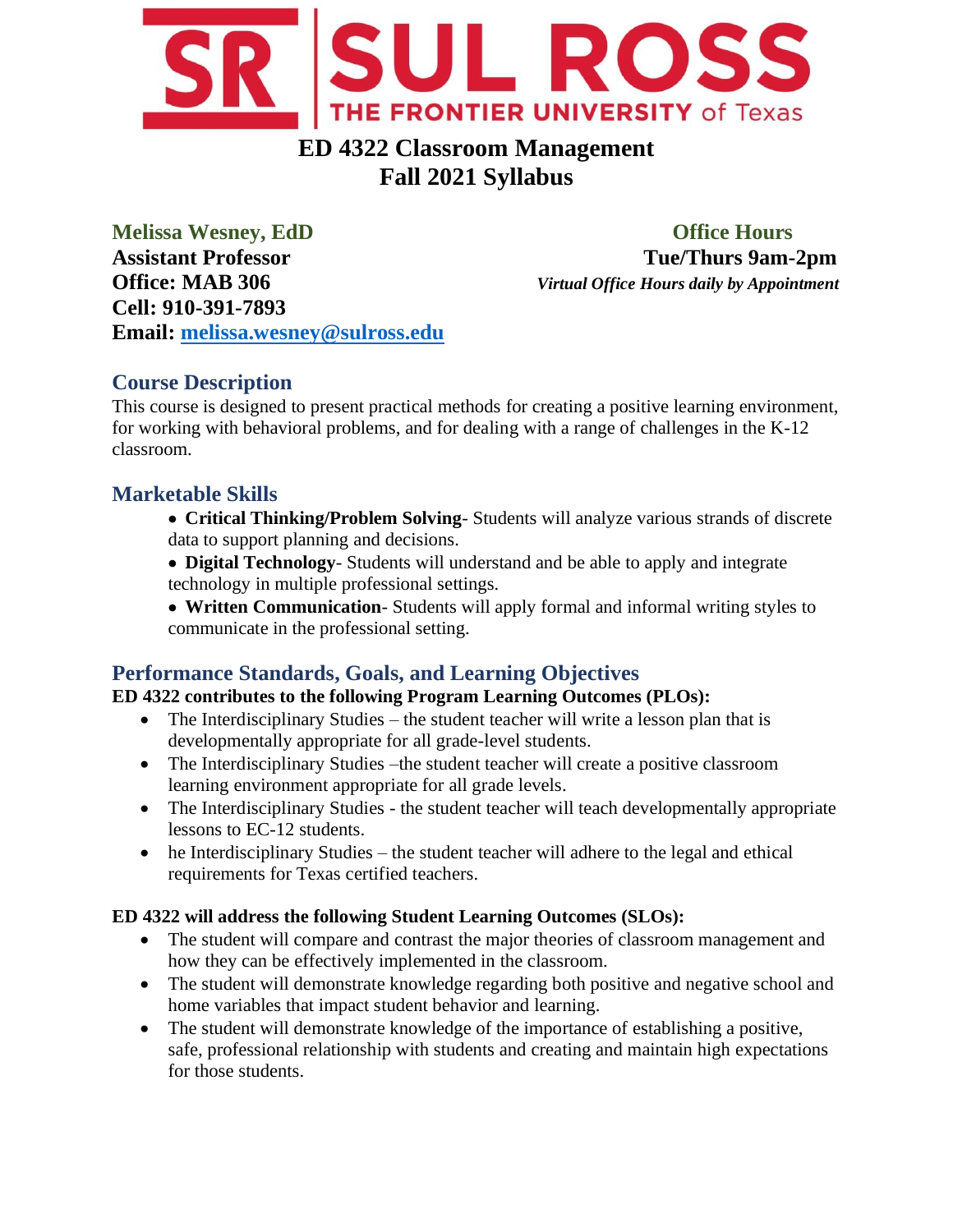- Students will demonstrate an understanding of the basic psychological needs of students that influence behavior and success at school.
- Students will identify characteristics of potential students that may be at-risk or special needs.
- Students will demonstrate an understanding of the importance of creating supportive relationships with students, colleagues, parents, and community.

### **TExES COMPETENCIES ADDRESSED:**

#### *DOMAIN II - Creating A Positive, Productive Classroom Environment*

Competency 005: The teacher knows how to establish a classroom climate that fosters learning, equity and excellence and uses this knowledge to create a physical and emotional environment that is safe and productive. The beginning teacher:

- Uses knowledge of the unique characteristics and needs of students at different developmental levels to establish a positive, productive classroom environment (e.g., encourages cooperation and sharing among younger students; provides middle-level students with opportunities to collaborate with peers; encourages older students' respect for the community and the people in it).
- Establishes a classroom climate that emphasizes collaboration and supportive interactions, respect for diversity and individual differences and active engagement in learning by all students.
- Analyzes ways in which teacher-student interactions and interactions among students impact classroom climate and student learning and development.
- Presents instruction in ways that communicate the teacher's enthusiasm for learning.
- Uses a variety of means to convey high expectations for all students.
- Knows characteristics of physical spaces that are safe and productive for learning, recognizes the benefits and limitations of various arrangements of furniture in the classroom and applies strategies for organizing the physical environment to ensure physical accessibility and facilitate learning various instructional contents.
- Creates a safe, nurturing and inclusive classroom environment that addresses students' emotional needs and respects students' rights and dignity.

Competency 006: The teacher understands strategies for creating an organized and productive learning environment and for managing student behavior. The beginning teacher:

- Analyzes the effects of classroom routines and procedures on student learning, and knows how to establish and implement age-appropriate routines and procedures to promote an organized and productive learning environment.
- Demonstrates an understanding of how young children function in groups and designs group activities that reflect a realistic understanding of the extent of young children's ability to collaborate with others.
- Organizes and manages group activities that promote students' ability to work together cooperatively and productively, assume responsible roles and develop collaborative skills and individual accountability.
- Recognizes the importance of creating a schedule for young children that balances restful and active movement activities and that provides large blocks of time for play, projects, and learning centers.
- Schedules activities and manages time in ways that maximize student learning, including using effective procedures to manage transitions; to manage materials, supplies and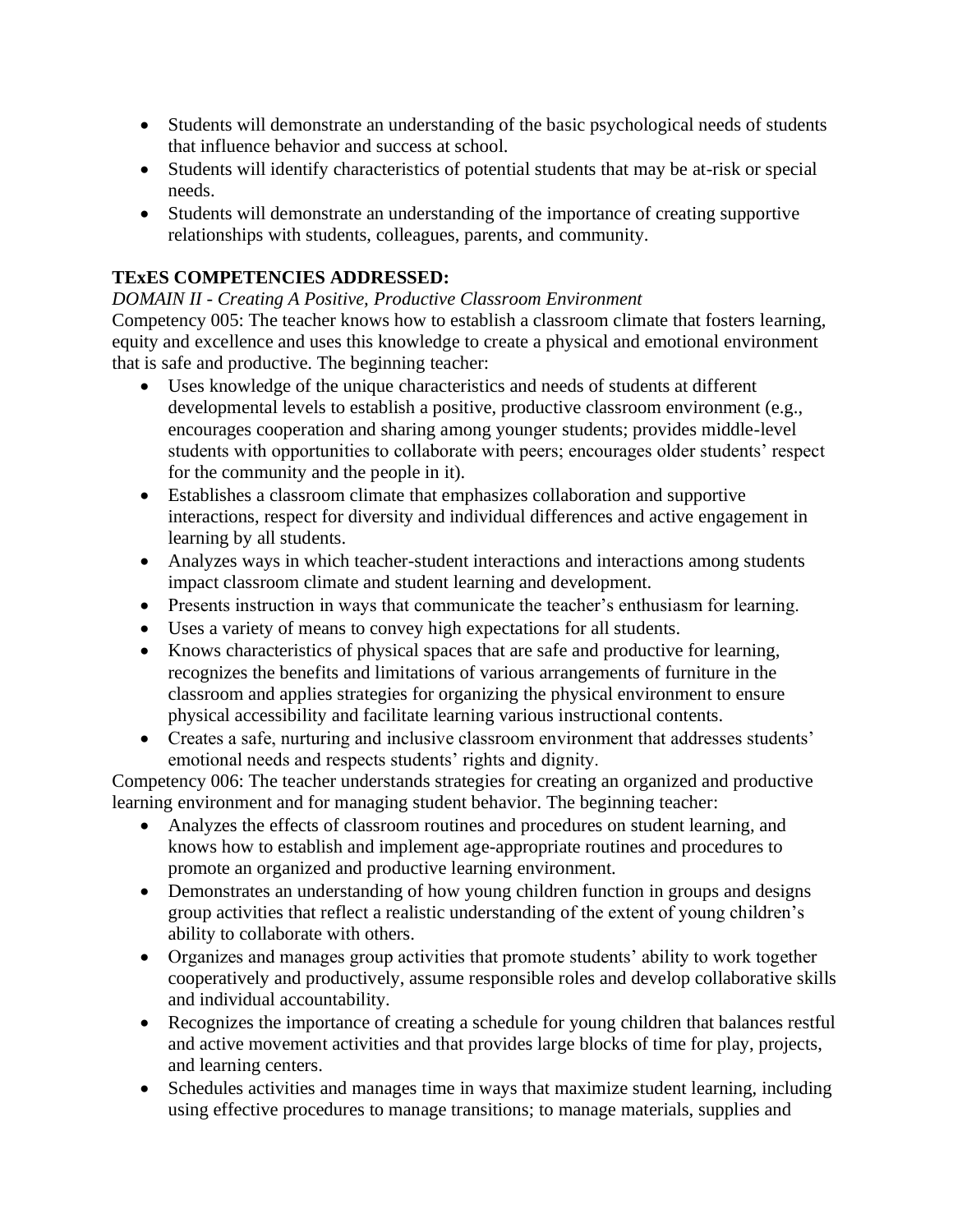technology; and to coordinate the performance of non-instructional duties (e.g. taking attendance) with instructional activities.

- Uses technological tools to perform administrative tasks such as taking attendance, maintaining grade books, and facilitating communication.
- Works with volunteers and paraprofessionals to enhance and enrich instruction and applies procedures for monitoring the performance of volunteers and paraprofessionals in the classroom.
- Applies theories and techniques related to managing and monitoring student behavior.
- Demonstrates awareness of appropriate behavior standards and expectations for students at various developmental levels.

#### *DOMAIN III*

Competency 008: The teacher provides appropriate instruction that actively engages students in the learning process. The beginning teacher:

- Employs various instructional techniques (e.g., discussion, inquiry, problem solving) and varies teacher and student roles in the instructional process and provides instructional techniques (e.g., discussion, inquiry, problem solving) and varies teacher and student roles in the instructional process and provides instruction that promotes intellectual involvement and active student engagement and learning.
- Applies various strategies to promote student engagements and learning (e.g., by structuring lessons effectively, using flexible instructional groupings, pacing lessons flexibly in response to student needs, including wait time).
- Presents content to students in ways that are relevant and meaningful and that link with students' prior knowledge and experience.
- Applies criteria for evaluating the appropriateness of instructional activities, materials, resources and technologies for students with varies characteristics and needs.
- Engages in continuous monitoring of instructional effectiveness.
- Applies knowledge of different types of motivation (i.e., internal, external) and factors affecting student motivation.

#### *DOMAIN IV – Fulfilling Professional Roles and Responsibilities*

Competency 011: The teacher understands the importance of family involvement in children's education and knows how to interact and communicate effectively with families. The beginning teacher:

- Applies knowledge of appropriate ways (including electronic communication) to work and communicate effectively with families in various situations.
- Engages families, parents, guardians and other legal caregivers in various aspects of the educational program.
- Interacts appropriately with families, including those that have diverse characteristics, backgrounds and needs.
- Communicates effectively with families on a regular basis (e.g., to share information about student's progress) and responds to their concerns.
- Conducts effective conferences with parents, guardians and other legal caregivers.
- Effectively uses family support resources (e.g., community, interagency) to enhance family involvement in student learning.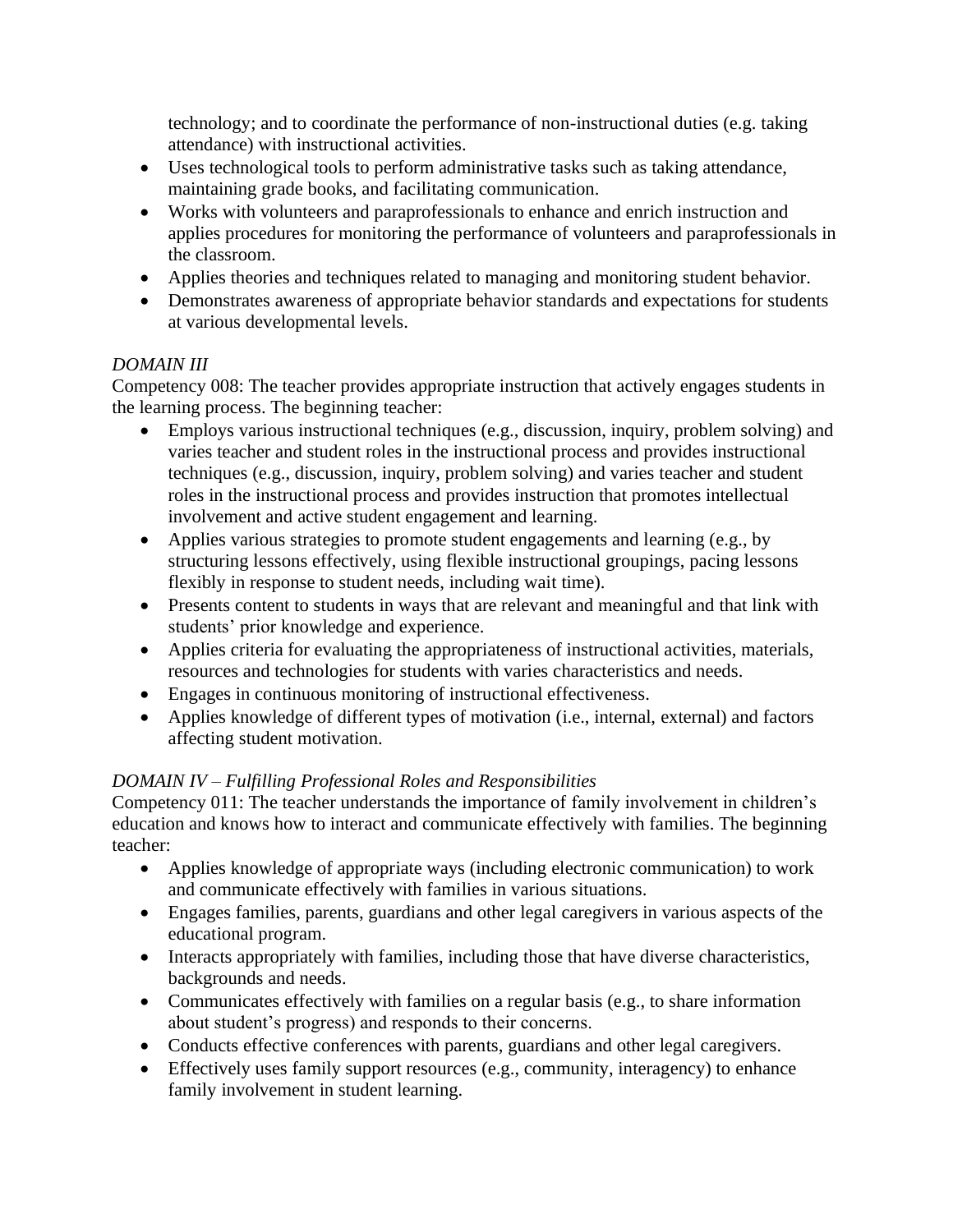Competency 013: The teacher understands and adheres to legal and ethical requirements for educators and in knowledgeable of the structure of education in Texas. The beginning teacher:

- Knows legal requirements for educators (e.g., those related to special education, students' and families' rights, student discipline, equity, child abuse) and adheres to legal guidelines in education related situations.
- Knows and adheres to legal and ethical requirements regarding the use of educational resources and technologies (e.g., copyright, Fair Use, data security, privacy, acceptable use policies).
- Applies knowledge of ethical guidelines for educators in Texas (e.g., those related to confidentiality, interactions with students and others in the school community), including policies and procedures described in the Code of Ethics and Standard Practices for Texas Educators.
- Follows procedures and requirements for maintaining accurate student records.
- Understands the importance of and adheres to requires procedures for administering state and district-mandated assessments.
- Uses knowledge of the structure of the state education system, including relationships among campus, local, and state components, to seek information assistance. Advocates for students and for the profession in various situations.

# **Required Text**

Jones, V. (2011). Practical Classroom Management. Boston: Pearson. ISBN 978-0-13-708211-7

# **Course Assignments**

All assignment details/descriptions can be found in Blackboard.

- Chapter Readings & Assignments
- 14 Discussion Boards
- **REQUIRED BY LAW: Mental Health/Suicide/At-Risk training Login for Learners** This information will be needed to access the course. You can create an account by clicking the link below and using the enrollment key provided.
	- o Website:<https://kognitocampus.com/> Enrollment Key: sulrossk12
	- o For Customer & Technical Support Assists with simulation issues. Responds within 1 business day. Contact: support@kognito.com or 212.675.9234
	- $\circ$  Effective September 1, 2015, requires a person seeking a certificate that includes a bachelor's degree as part of the minimum academic qualifications to receive instruction regarding mental health, substance abuse, and youth suicide as part of the training required to obtain that certificate.

**TOTAL POINTS:** The **grading policy** for this course is as follows:

- $A = 90\%$  or higher
- $B = 80 89\%$
- $C = 70 79\%$
- $D = 60 69\%$
- $F =$ Below 60%

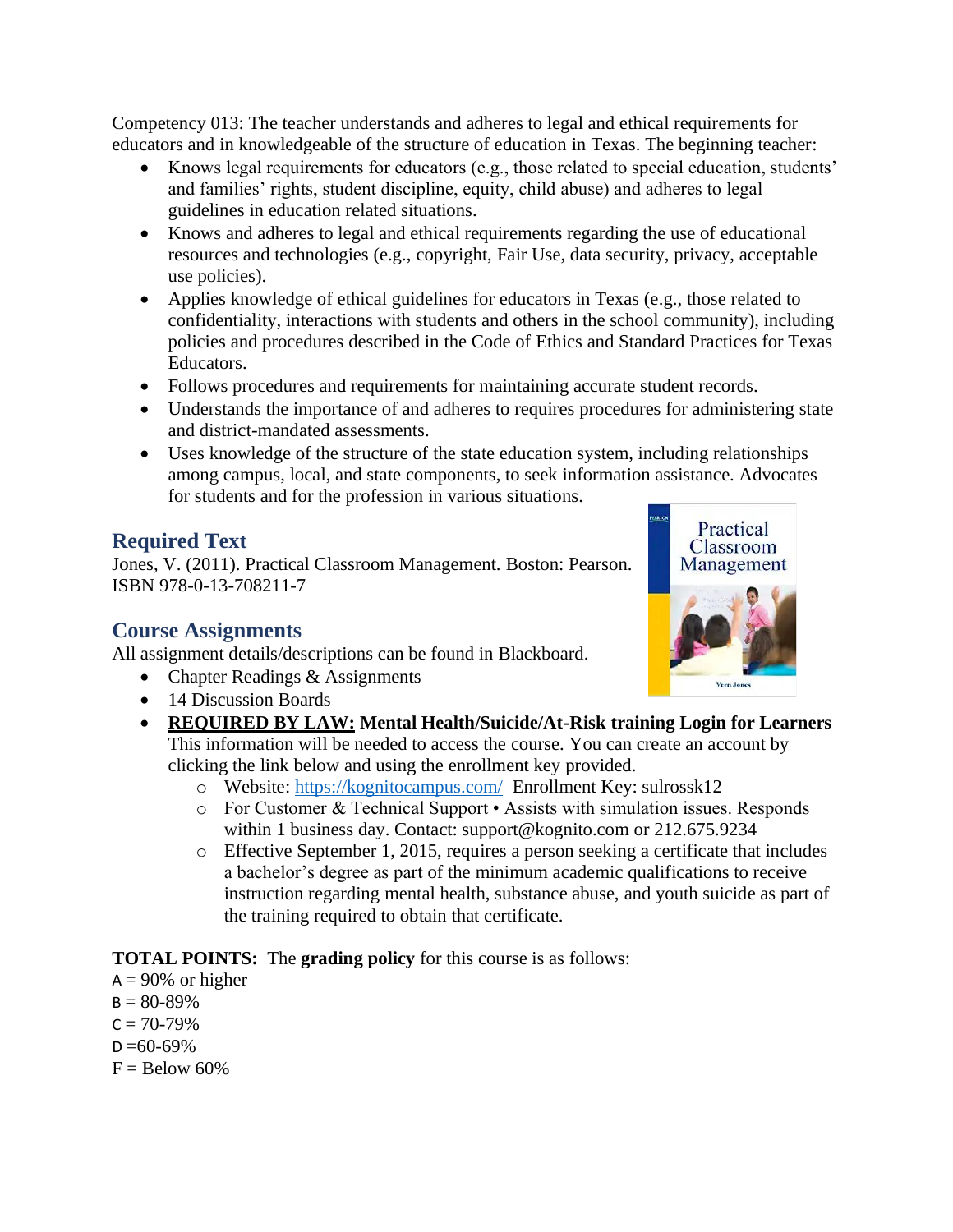| <b>Assignment</b>                                    | <b>Points Possible</b> | <b>Due Date</b>                                          |
|------------------------------------------------------|------------------------|----------------------------------------------------------|
| Read Chapter 1<br>$\bullet$                          |                        |                                                          |
| Watch the "Bullying Simulation"                      |                        | Aug. 23rd-Sept 5th<br>Sept. 7th                          |
| <b>Complete Discussion Board 1</b>                   | 25pts                  |                                                          |
| <b>Assignment: Five Components Chart</b>             | 100pts                 |                                                          |
| Read Chapter 2<br>$\bullet$                          |                        |                                                          |
| <b>Complete "Building Positive</b>                   |                        |                                                          |
| Teacher/Student Relationships Simulation             |                        | Sept. 7 <sup>th</sup> -Sept. 26th<br>Sept. 27th          |
| <b>Complete Discussion Board 2</b><br>٠              | 25pts                  |                                                          |
| <b>Complete Discussion Board 3</b>                   | 25pts                  |                                                          |
| <b>Assignments: Getting Acquainted Activity</b>      | 50pts each             |                                                          |
| & Classroom Management Scenarios                     | $(100 \text{ total})$  |                                                          |
| Read Chapter 3<br>$\bullet$                          |                        |                                                          |
| <b>Complete Discussion Board 4</b>                   | 25pts                  | Sept. 27th-Oct. 10th<br>Oct. 11th                        |
| <b>Complete Discussion Board 5</b><br>$\bullet$      | 25pts                  |                                                          |
| Assignment: Teacher/Parent                           | 100pts                 |                                                          |
| <b>Communication Letters</b>                         |                        |                                                          |
| Read Chapter 4<br>$\bullet$                          |                        |                                                          |
| Watch "Rules & Procedures" Video                     |                        | Oct. 11 <sup>th</sup> -Oct. 31 <sup>st</sup><br>Nov. 1st |
| Complete Discussion Board 6                          | 25pts                  |                                                          |
| <b>Complete Discussion Board 7</b>                   | 25pts                  |                                                          |
| <b>Complete Discussion Board 8</b><br>$\bullet$      | 25pts                  |                                                          |
| Assignments: Classroom Rules/Procedures,             | 50pts, 25pts,          |                                                          |
| Developing Management Plans, &                       | 50pts                  |                                                          |
| <b>Classroom Arrangement</b>                         | $(125$ total)          |                                                          |
| Read Chapter 5<br>$\bullet$                          |                        |                                                          |
| <b>Complete Discussion Board 9</b><br>$\bullet$      | 25 <sub>pts</sub>      | Nov. $1st$ - Nov. $14th$<br>Nov. 15th                    |
| <b>Complete Discussion Board 10</b>                  | 25pts                  |                                                          |
| <b>Assignment: Motivation Log</b>                    | 50pts                  |                                                          |
| Read Chapter 6<br>$\bullet$                          |                        |                                                          |
| <b>Classroom Expectations Simulation</b>             |                        | Nov. 15th-28th<br>Nov. 29th                              |
| <b>Complete Discussion Board 11</b>                  | 25pts                  |                                                          |
| <b>Complete Discussion Board 12</b>                  | 25pts                  |                                                          |
| <b>Assignment: Classroom Expectation Lesson</b><br>٠ | 100 <sub>pts</sub>     |                                                          |
| Mental Health/Suicide Prevention Due<br>$\bullet$    |                        | Dec. 1st                                                 |
| Complete Discussion Board 13<br>$\bullet$            | 25pts                  |                                                          |
| Complete Discussion Board 14 w/Video                 | 25pts                  | Nov. $29th$ -Dec. $5th$                                  |
| <b>Culminating Paper</b><br>$\bullet$                | 100pts                 | Dec. 6th                                                 |

### **Course Assignments & Schedule**

*Assignments may be turned in early. The bold dates indicate the final date all assignment in that black must be turned in (by midnight). Do not save everything to the last minute. Make a plan of when to complete assignments so the work does not become overwhelming (time management is key). Points will be deducted for late work. Work that is more than 3 days late will not be accepted.*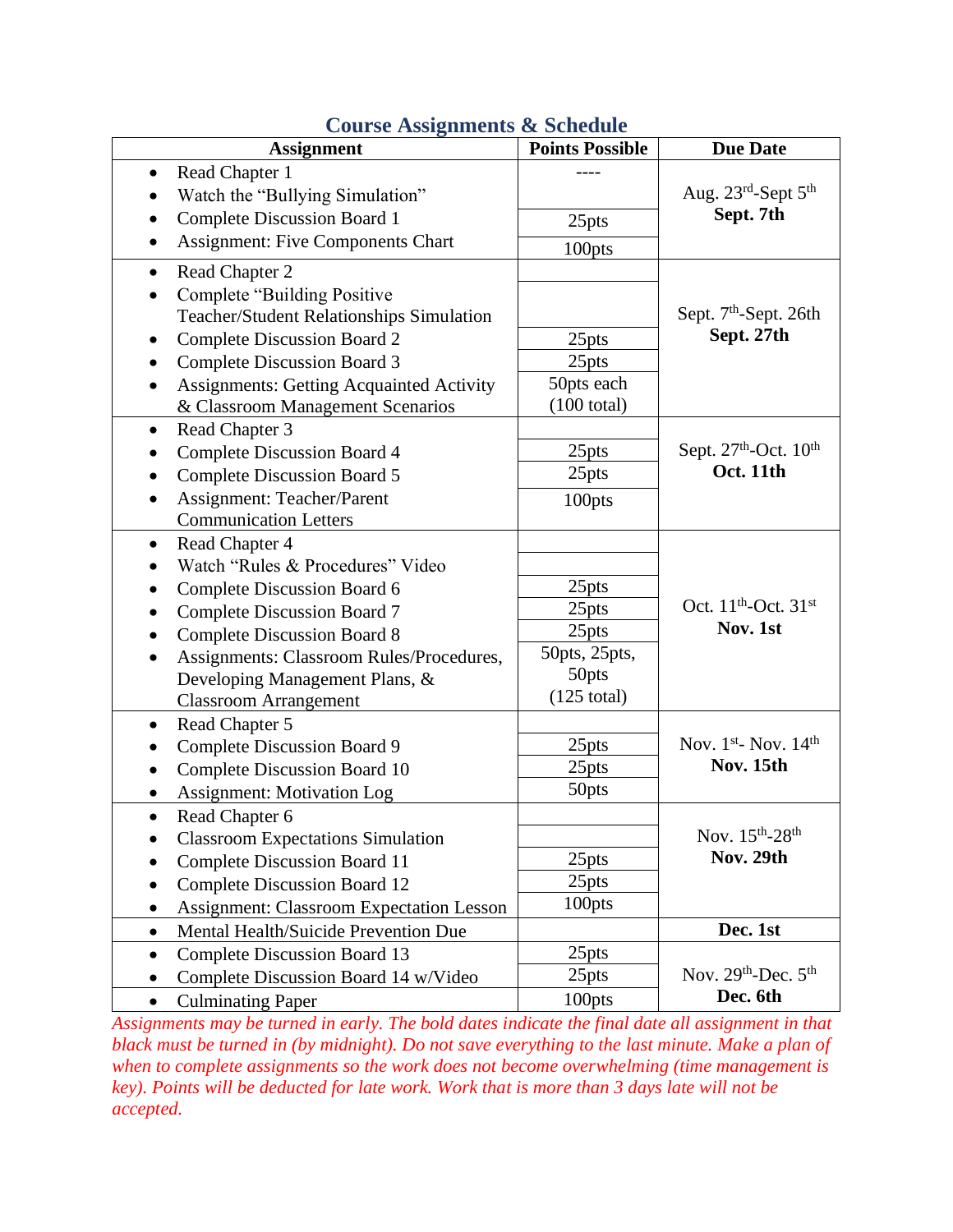**This course syllabus is intended to be a guide and may be amended at any time.**

*SRSU Distance Education Statement*. Students enrolled in distance education courses have equal access to the university's academic support services, such as library resources, online databases, and instructional technology support. For more information about accessing these resources, visit the SRSU website. Students should correspond using Sul Ross email accounts and submit online assignments through Blackboard, which requires secure login. Students enrolled in distance education courses at Sul Ross are expected to adhere to all policies pertaining to academic honesty and appropriate student conduct, as described in the student handbook. Students in web-based courses must maintain appropriate equipment and software, according to the needs and requirements of the course, as outlined on the SRSU website. Directions for filing a student complaint are located in the student handbook.

#### *Technical Support*

The Support Desk is where you can direct your more technical questions. For example, the Support Desk can help you if you are having issues submitting a document, getting videos to play, or using BlackBoard. The support desk is open 24 hours a day/7 days a week for your convenience.

You can reach the support desk:

- By calling 888.837.6055
- Via email blackboardsupport@sulross.edu
- Using resources from the Technology Support tab within blackboard
- Clicking the Support Desk graphic on the course homepage

#### **Microsoft TEAMS Guidelines: Please refer and follow Distance Learning/TEAMS Guidelines provided in the blackboard course as a participation requirement in this class.**

*SRSU Library Services.* The Bryan Wildenthal Memorial Library in Alpine.

Offers FREE resources and services to the entire SRSU community. Access and borrow books, articles, and more by visiting the library's website, library.sulross.edu. Off-campus access requires logging in with your LobolD and password. Librarians are a tremendous resource for your coursework and can be reached in person, by email (srsulibrary@sulross.edu), or phone (432-837-8123).

**Americans with Disabilities Act:** SRSU Disability Services. Sul Ross State University (SRSU) is committed to equal access in compliance with Americans with Disabilities Act of 1973. It is SRSU policy to provide reasonable accommodations to students with documented disabilities. It is the student's responsibility to initiate a request each semester for each class. Students seeking accessibility/accommodations services must contact Rebecca Greathouse Wren, LPC-S, SRSU's Accessibility Services Coordinator at 432-837-8203 (please leave a message and we'll get back to you as soon as we can during working hours), or email rebecca.wren@sulross.edu. Our office is located on the first floor of Ferguson Hall (Suite 112), and our mailing address is P.O. Box C-122, SUI Ross State University, Alpine. Texas, 79832.